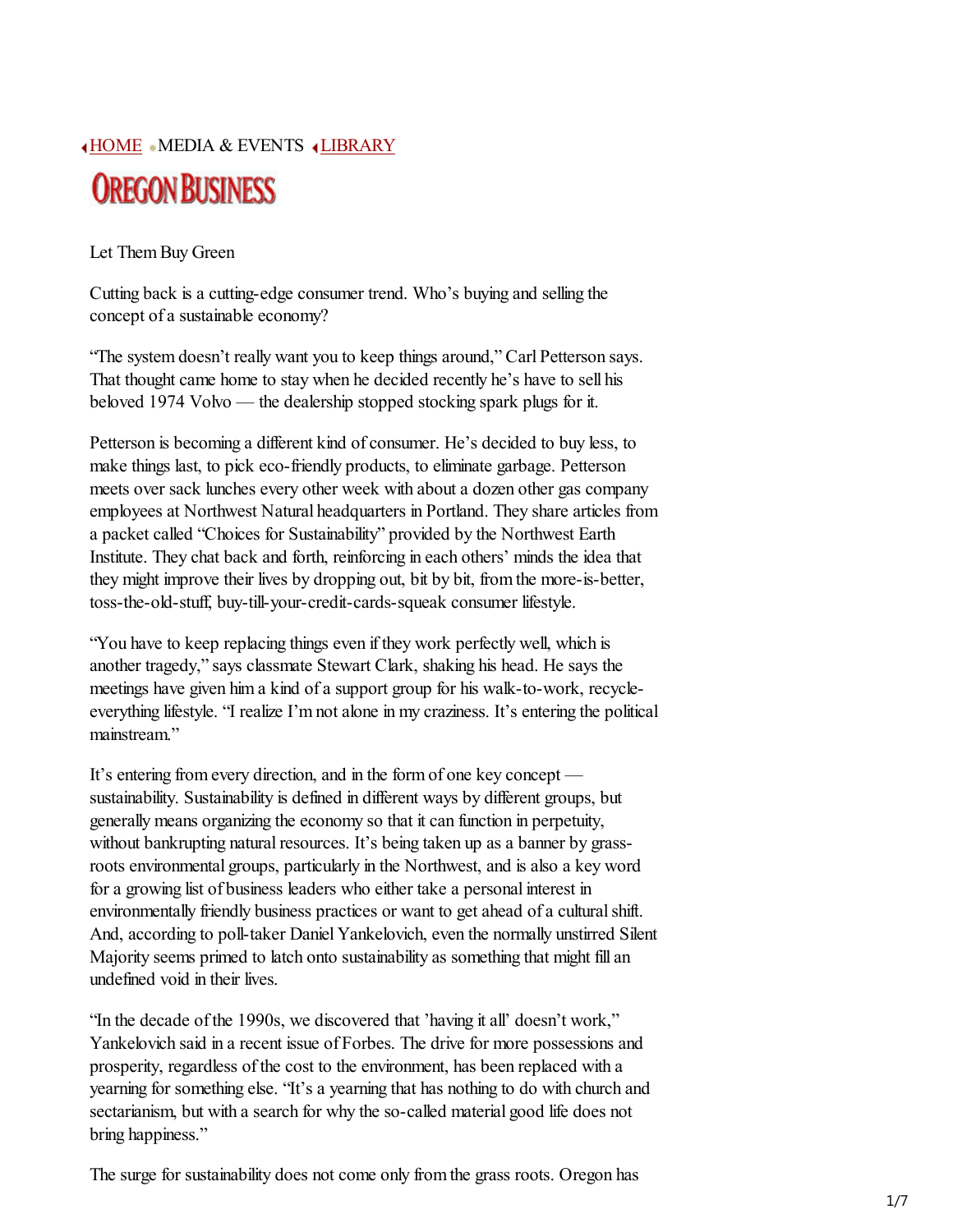become a hotbed for The Natural Step, a popular philosophy out of Scandinavia that spells out environmental goals for business. In the past year, each Oregon training session has been packed. More than 360 people have participated. This fall, about 1,000 students, academics and business people attended a three-day sustainable business symposium at the University of Oregon, nearly equaling the attendance at what are traditionally the state's two biggest business gatherings the Portland Chamber's annual meeting and the Oregon Entrepreneur of the Year Awards.

A citizen task force charged with setting new directions for the state's economic development strategy chose "sustainability" as one of four key words for the future (along with "inclusiveness," "competitiveness" and "partnerships."). The task force defined "sustainability" as strategies "reinforcing long-term prosperity and livability."

Nike, the state's largest publicly held corporation, announced in September that it has a new policy to "integrate principles of sustainability into all major business decisions." That doesn't mean Nike will stop pushing shoes, but it does plan to cut down on its use of resources, replace non-renewable materials with renewable ones and design products for easier recycling.

Sara Severn, the head of Nike environmental policy, says the decision is not about dialing back production or abandoning growth. "To me, it's about changing the nature of consumption." Indeed, she expects that when Nike can put a sustainably produced shoe on the retail shelf next to competitors' shoes that can't make that claim, it will only boost Nike sales.

She's not alone. Other Oregon business people predict that if the state can build on its environmentalist reputation and become known for sustainable products, it might create a strategic advantage. Ironically, it could create a business boom by embracing environmental limits. One way the advocates of sustainability hope to change the economy is through the choices of retail customers. If consumer attitudes change, they figure, the businesses will follow.

It is, however, not as easy as it looks. After a stirring start with Earth Day 1990, green consumerism flopped. Eco-buying stalled out at a sliver of the market; manufacturers were learning how to play the game, adding some recycled content to paper products, for instance, but never letting up on growing gross volume. Before long, consumers were confused and frustrated — not knowing even whether to choose the plastic or the paper bags at the grocery checkout. Stan Amy, president of Nature's Fresh Northwest, which operates half a dozen organic and natural foods stores in the Portland area, doesn't sugarcoat the situation.

"We appeal to maybe 5% of the population, maybe less," he says. "Organic and natural food production currently influences only about 2% of the farm acreage in the country. It's essentially an elitist, self-satisfying effort."

Dick and Jeanne Roy founded the Northwest Earth Institute in 1992, just when that first wave of environmental interest was cresting. They had very different credentials. Jeanne had worked with environmental causes for years. Dick retired at 50 from life as one of the most successful corporate attorneys in Oregon, leaving behind a corner office at Stoel Rives to become a full-time volunteer.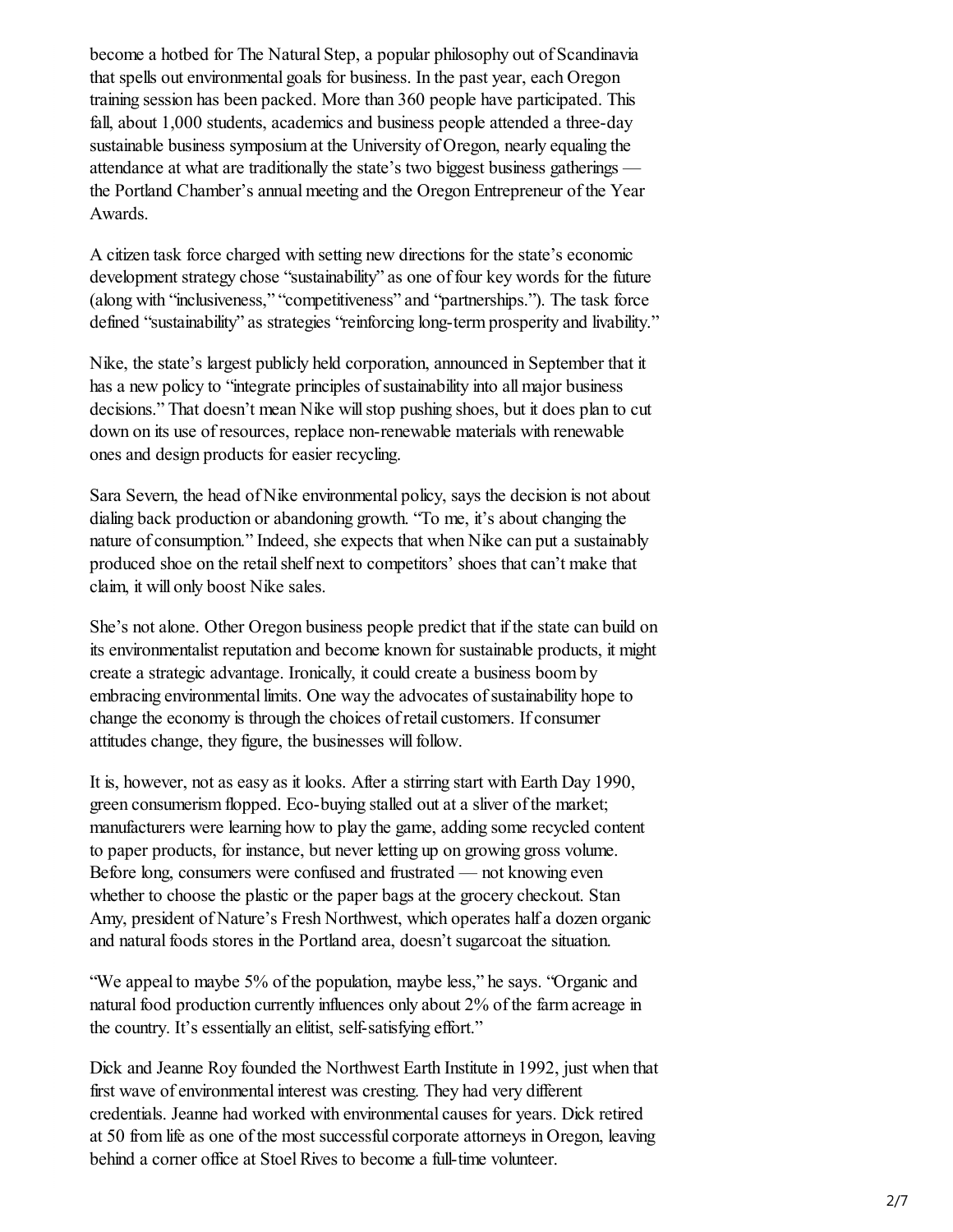As the Roys planned the mission for their new organization, they had a key insight: Frustration among consumers was a signal that people knew modern society was using up precious resources, but felt there was little they could do about it personally.

The solution the Roys developed: Focus on motivation. Get small groups of friends and neighbors together to learn, discuss and reinforce each other's behavior. The groups study educational materials, but the real key is the peer-to-peer communication and support.

"In our view," Dick Roy says, "that process of acknowledgment and affirmation is what allows people to make changes."

The Roys, along with other environmental advocates, are moving beyond the education-based philosophy of sales to the psychology-based methods of marketing. They're not just trying to make people feel bad about the environment; they're finding ways to inspire dedicated, persistent efforts to change. So far, the institute has quietly reached more than 10,000 families in Northwest with discussion groups on "voluntary simplicity," "bio-regionalism" and now sustainability. Amy sees the power of education and motivation, and predicts the eco-market's slice of consumer interest won't be stuck at 5% forever. If it can reach 15%, he says, it will make all the difference in the world.

Abby Joseph Cohen, the celebrated Wall Street analyst for Goldman Sachs, has called the United States economy a supertanker — a huge, implacable block of momentum that takes miles and miles to slow or turn aside from its established course. Advocates for sustainability hope it's more like a huge flock of birds — if enough birds turn in a new direction, they believe, the whole flock will turn, and in a remarkably short time.

Right now, those advocates constantly mention 15% as that magic number. "No one can afford to lose 15% of the market," Dick Roy says.

Optimists in the movement say 15% is not that far away. Deborah Kane is executive director of The Food Alliance, a Portland-based organization pushing labeling programs for organic produce and other foods. She points to recent research that pegs "the new green mainstream" — consumers so dedicated that they'll drive far out of their way and pay substantial premiums for eco-friendly products — at 7% of the market. Add in various stripes of less dedicated consumers — those who'll buy green if it's not too much trouble — and the market share rises as high as 52%.

"All things being equal — the price, the quality, the convenience — I believe consumers are going to pick the environmentally friendly product," Kane says. "Why wouldn't they?"

Amy says his company has to address a lot of ifs: Consumers will buy sustainably produced products if they understand what the issues are, if the quality matches what they're used to, if the price is the same, if the products are available on the same shelves next to their favorite brands.

"The potential for 25% of the market is there," he says. "That won't be [Nature's]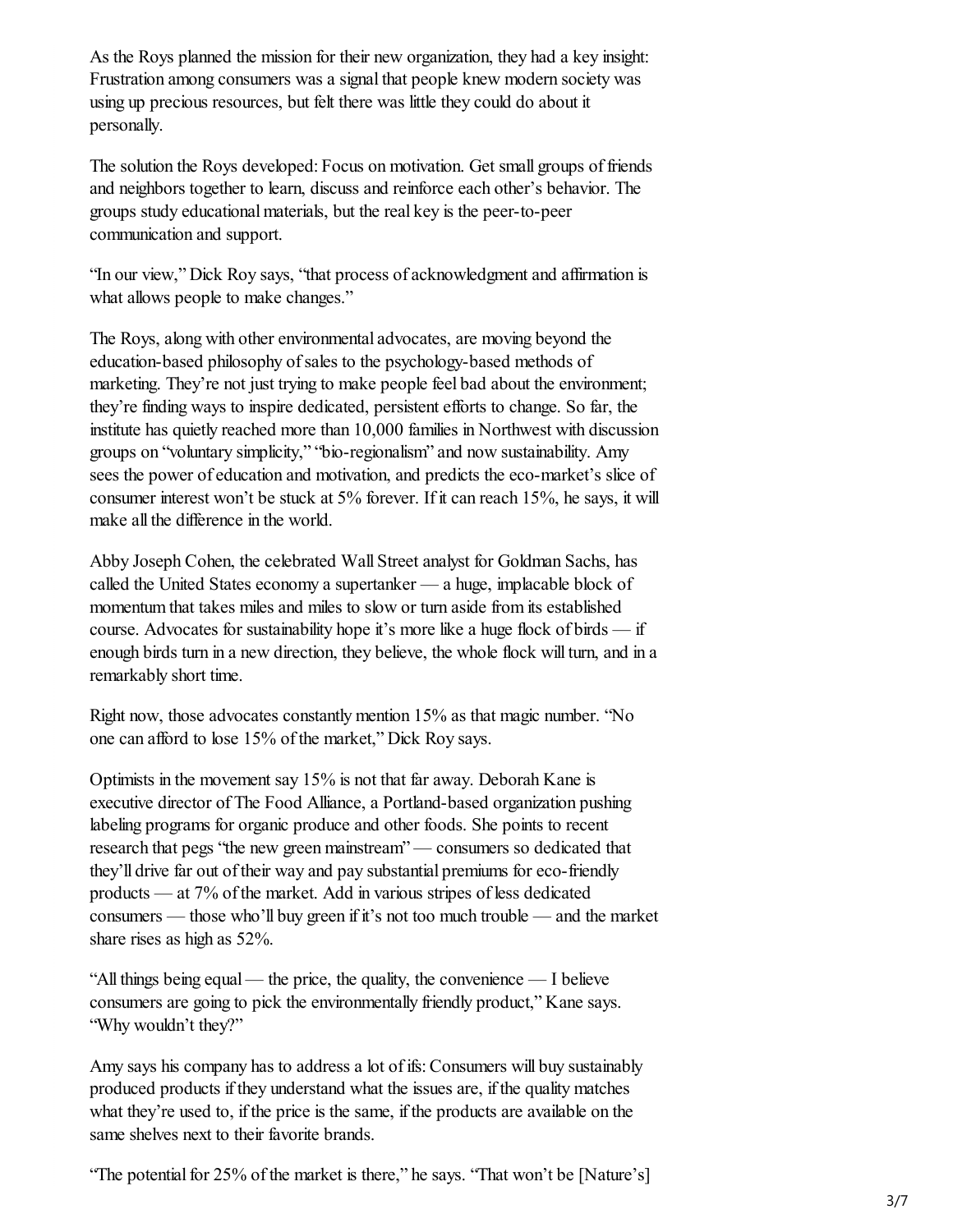alone. It will be a variety of people. Somebody will crack the nut." Nature's newest store in Lake Oswego incorporates the company's latest thinking about what it takes to crack the nut. There are gentle educational displays next to products. For the first time, there is Diet Coke next to the fructose-sweetened sodas. The ready-to-eat deli items such as mashed potatoes and thick-sliced veggie meatloaf appeal more to the stomach than the conscience. There's an attached day spa with sea-salt rubs and herbal salves.

Halogen lighting and coordinated colors are intended to welcome the customer into a lifestyle. Of course, you can say the old People's Co-op approach welcomed people into a lifestyle, but it was a lifestyle of dirty jeans and dirty food. The new Nature's lays out a lush, comfortable, soothing lifestyle. It makes people feel good, not remorseful.

The location, nestled in one of the state's most desirable zip codes, also is no mistake.

"The future of the environmental movement in this country is in the suburbs," Amy says. There's where you find the highly educated, "information junkies" who are willing to add environmental effects to their definition of value when choosing an orange or a bottle of shampoo.

Amy envisions a business in which customers' values, including their interest in sustainability, can be pushed up the distribution chain. The market is dynamic enough, he says, to adapt, to shift emphasis, and — like the birds turning together — change the direction of the planet toward sustainability. "The beauty of the marketplace is that it is an organic system."

For the most part, though, where sustainability has taken hold in Oregon companies, customers have not been the drivers. It has been the doing of individual business leaders.

"You've got to get the attention of the top people," Dick Roy says. That's because it's far easier for cultural changes, changes of mind-set and values, to move down the ranks of an organization rather than up. Plenty of businesses have a few lowlevel workers involved in a recycling team, he says, but they get a pat on the head at best, and are ignored when it comes time to make board-level business decisions.

Business where the change has included top officers, on the other hand, have made surprising progress in short order.

An example is Oki Semiconductor in Tualatin. Larry Chalfan was president of the American manufacturing wing of the Japanese company, which had about 130 employees. Using engineering speak, he says a boyhood in Bandon on the Oregon coast "gave me a baseline reference" on the value of the environment. "Tree huggers have been a great wake-up call," he says, "but typically they haven't got things done. I'd rather get things done."

At Oki, he became interested in ISO 14001, the environmental counterpart to ISO 9000, the well-established international quality management process. When he took the idea of environmental certification for the Tualatin plant to his Japanese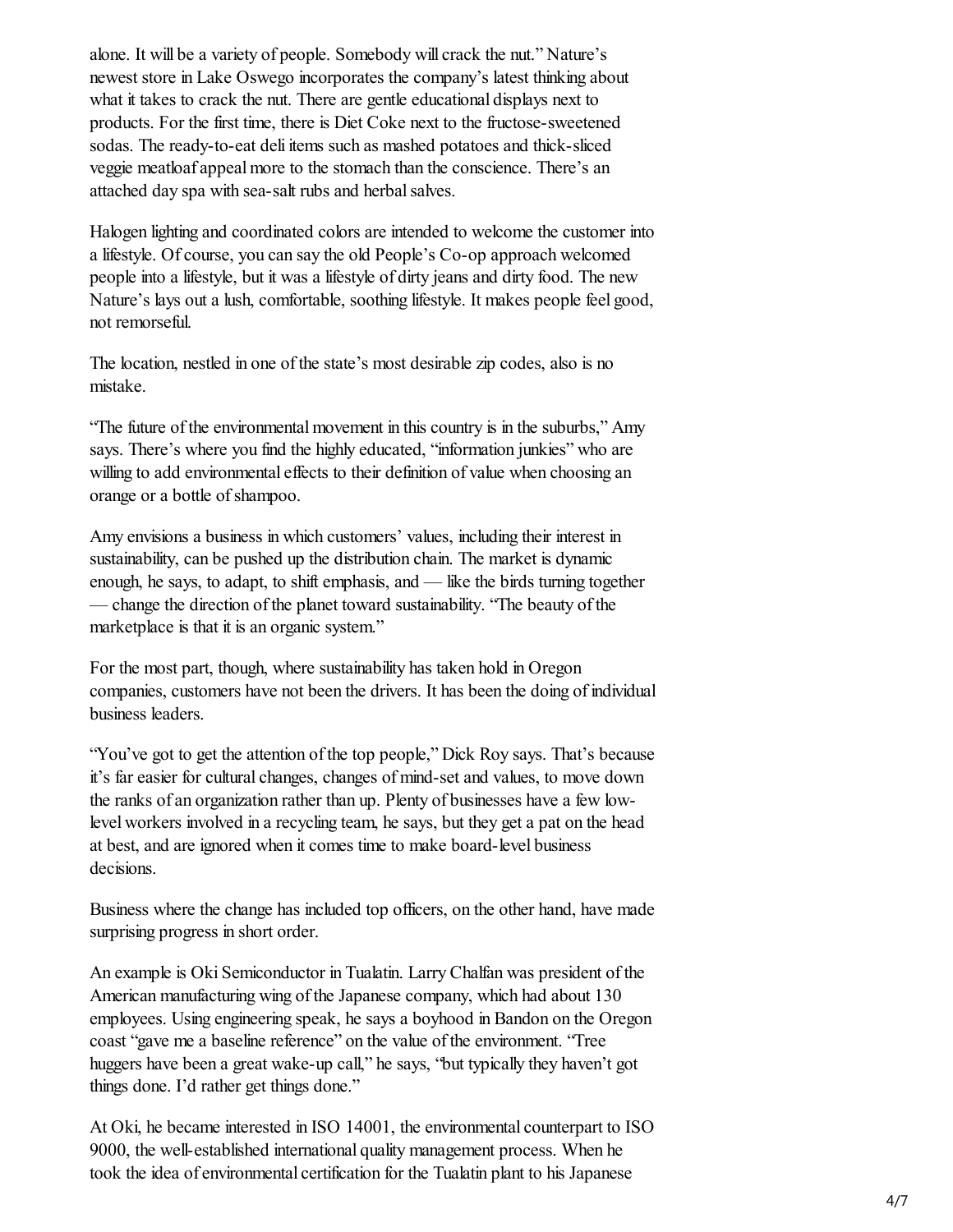bosses, he got no better than a non-reaction, but used that as a window to proceed.

The ISO 14001 process calls for a company to add procedures, measure its status and document results. Oki gained a formal "environmental management plan" that defines its greatest effects on the environment and lays out goals for reducing them. One priority from the start was dealing with wastewater from the plant's soldering line, which must be pre-treated to prevent it from carrying lead and other metals into the sewer.

The company was using 30,000 pounds a year of ammonium sulfate to neutralize the lead, which itself had to be disposed of as hazardous waste. A team did some research and found it could substitute 500 pounds a year of polyaluminum chloride — less material, less waste to dispose of and significantly less cost overall, nearly \$60,000 a year in savings. Other efforts reduced the plant's total solid waste by 75%. Chalfan figures the company spent \$50,000 on training and auditing, and more than made it back in the first year.

"We saved costs through better resource utilization," Chalfan says. "Everyone's vision of this is that there will be a price tag, and you won't get a return on that investment [in environmental practices], but every company I know of that's got involved in this has made money."

Oki became the first company in Oregon to be certified ISO 14001. The folks at headquarters in Japan also finally rendered an opinion: All units worldwide were told to seek certification. Like ISO 9000 before it, the standard has a snowballing effect as companies that are certified pressure their vendors and customers to become certified, too.

"The environmental issues truly are the competitiveness issues for the business of tomorrow," Chalfan says.

If Oregon emerges as a leader in sustainable business, there will be some irony to savor. For 150 years, the state's economy was built on the rapid extraction of timber and minerals. In a way, however, that may have helped the state take a lead in sustainability; who knows more about the topic than someone who's sat through the public debate over the spotted owl?

It was at the height of that debate, in 1991, that the Sierra Club went searching for an example of what sustainable forestry might look like. It discovered the Collins Cos., which manage the Almonar Forest in Northern California. In a magazine feature, the club reported on the practices that explain why the forest holds more timber than it did 100 years ago, even after providing a steady stream of wood for market, sound habitat for wildlife and a near-constant level of employment for nearby towns. The Washington Post followed up with an article of its own.

"Before long, we began to think, hmmm, maybe we have something here," says Jim Quinn, CEO of the Collins Cos. in Portland. The Collins family had always been considered forest management progressives, especially Truman Collins, who teamed up with a maverick forestry expert in the 1930s to pursue sustainable harvesting ideas. When Truman Collins died in 1964, half the Almonar Forest went into trust for the United Methodist Church, further reinforcing the need to provide a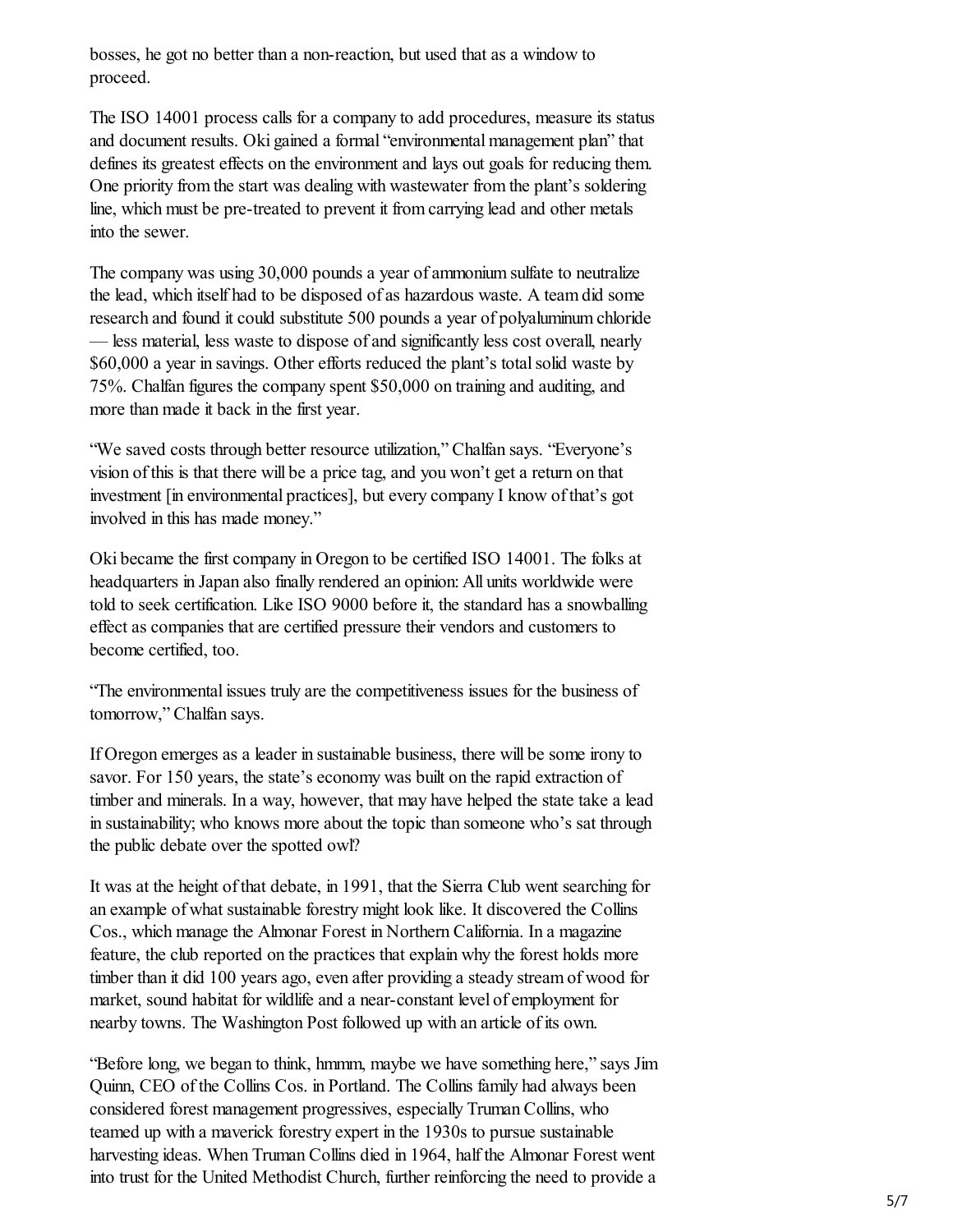steady if unspectacular income.

"The real thrust of it then," says Quinn, "was to provide security and continuity of jobs."

The Sierra Club and Post articles clued the company in about the marketing advantages of sustainable harvesting. The company knew it didn't want to compete in the commodity markets if it could help it, trying to find ways to churn out 2-by-4s for a few cents less; sustainability looked much more attractive as a business strategy.

Since then, Collins has extended its sustainable harvest practices to other forests and gained third-party certification to sell much of its wood as sustainably grown. It has taken advantage of existing markets for the wood in Europe, and has attempted to grow the markets in the United States.

Quinn is more avuncular than evangelical. He describes the company as waiting in neutral to see if, and when, the market for sustainably harvested wood will take off.

"We're still struggling with the same everyday issues as everybody elseÉin the meantime, we see that things are going to change. It may not change in my career, but it will change."

The company's commitment is deep enough that it has sent some 400 workers and managers for training in The Natural Step, an ecological goal-setting system from Scandinavia. One measure of the results: Management at Collins Products Co., a subsidiary near Klamath Falls, has closed the company's own landfill to force itself to deal with waste more responsibly.

Quinn says the company's environmental stance appears to be a plus for recruiting and retaining employees. "The truth of the matter is people do care, and they want to work where they can make a difference for the earth."

Chalfan, too, says working toward sustainability can be a powerful motivation for workers. Oki's initiative unleashed creativity and greater worker involvement.

"There's a lot of latent energy looking for an outlet," says Dick Roy. "An enlightened CEO can provide a conscience for the company. What the conscience does when you bring it into the workplace is give people a sense of purpose. Very few American employees view themselves as doing something good for the earth."

"The key seems to be turning a problem into a solution," says Martin Goebel. He is president of Sustainable Northwest, an advocacy group founded six years ago by political and business figures including former Gov. Neil Goldschmidt. The organization has worked with local residents, particularly in Lake County and Wallowa County, to develop economies that are not only more environmentally stable but will provide stable jobs as well.

The group stresses a step-by-step approach to sustainability. "I think that approach will not only result in a company that is competitive, but is at the leading edge of the industry," Goebel says. "Companies won't be able to be profitable in the future if they don't pay attention to sustainability."